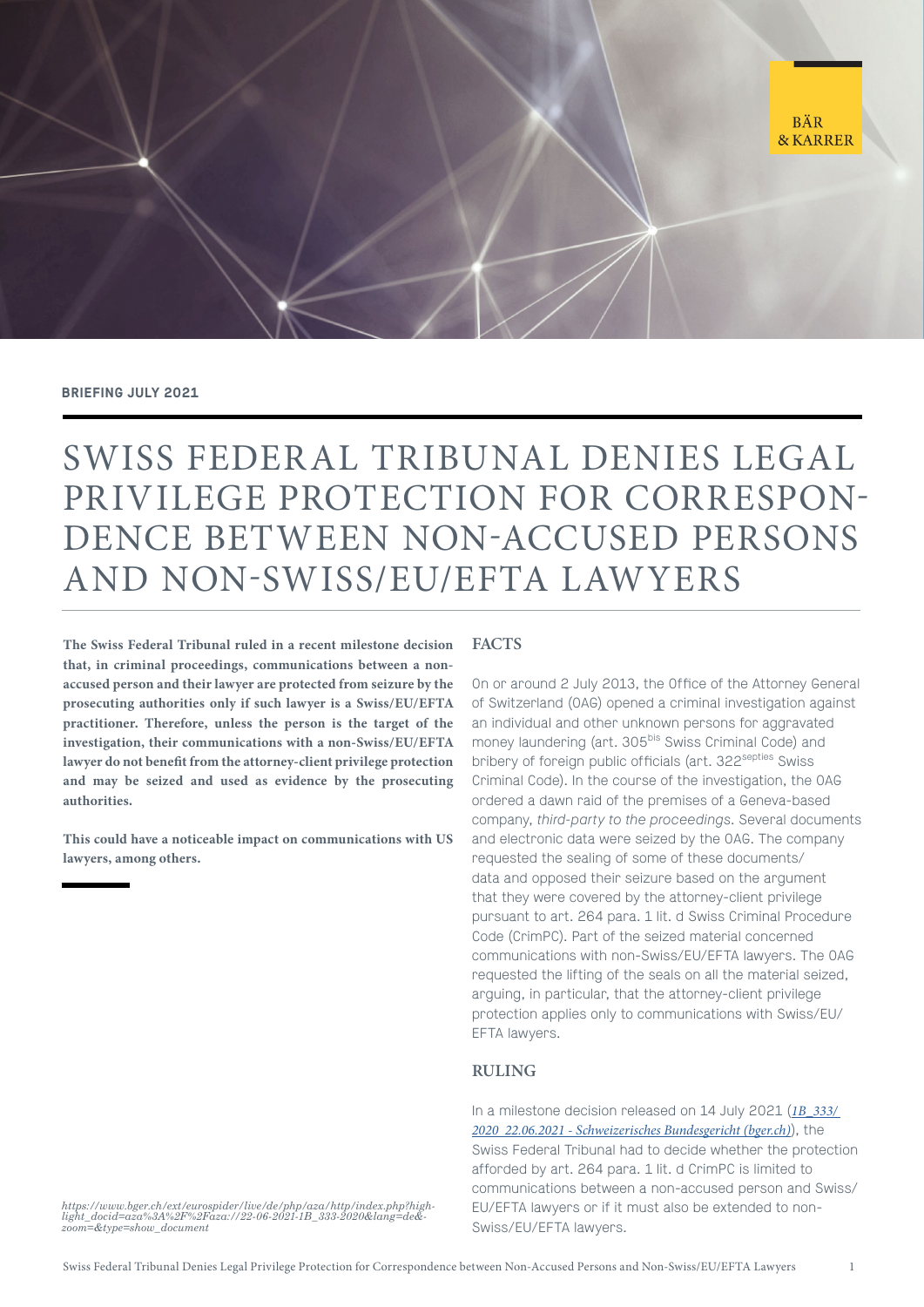First of all, the Swiss Federal Tribunal stated that communications between the accused in Swiss criminal proceedings and their lawyers are absolutely protected by attorney-client privilege and cannot be seized by the Swiss prosecuting authorities. This applies regardless of whether the lawyer in question is assisting the accused in the Swiss criminal proceedings, and irrespective of the country of origin of the lawyer, *provided that:* (i) such lawyer is not themselves accused in the criminal proceedings, and (ii) the communications relate to the so-called typical lawyer activity (i.e. legal advice or representation before authorities, as opposed to asset management activities).

Turning to communications between "another person" and their lawyer, art. 264 para. 1 lit. d CrimPC affords protection against the seizure of such communications, provided that the lawyer: "is authorized to represent clients before Swiss *courts in accordance with the Lawyers Act of 23 June 2000 and is not accused of an offence relating to the same case"*. By "another person", it is understood that this relates to someone who is neither accused nor entitled to refuse testimony in the proceedings according to art. 170 – 173 CrimPC.

The Swiss Federal Tribunal has analysed the history of this provision, which originates from the need to harmonise the Civil Procedure Code with the Criminal Procedure Code, as the latter did not contain a provision protecting the correspondence between third parties and their lawyers until 2013. The Swiss Federal Tribunal then considers, and in fact gives decisive weight to, the fact that art. 264 para. 1 lit. d CrimPC is, according to its wording, applicable only to lawyers who are authorised to practise pursuant to the Swiss Lawyers Act.

As a result, art. 264 para. 1 lit. d CrimPC can only be invoked with regard to communications with:

- > Lawyers qualified in Switzerland;
- > Swiss nationals authorised to practise as lawyers in an EU/EFTA State under a title listed in the annex of the Swiss Lawyers Act;
- > EU/EFTA lawyers, i.e. (i) nationals of these States, (ii) authorised to practise in their State of origin under a title listed in the annex of the Swiss Lawyers Act and (iii) who carry out an activity recognised by art. 21 ff (provision of services) or art. 27 ff (representation before courts) of the Swiss Lawyers Act.

In view of the above, non-Swiss/EU/EFTA lawyers of a nonaccused person in Swiss criminal proceedings are entitled to refuse to give testimony as a witness based on attorneyclient privilege; however, the written communications between such lawyers and their client are not protected and may therefore be seized and used by the Swiss prosecuting authorities.

For the sake of completeness, it should be noted that in March 2021, Switzerland adapted its law in order to allow UK lawyers to enjoy the same level of protection as EU/EFTA lawyers despite the Brexit. Communications with UK lawyers should thus no be adversely impacted by this ruling of the Swiss Federal Tribunal.

### **CONCLUSION**

Clients who are not accused in Swiss criminal proceedings (e.g. third parties holding information relevant to the investigation) may invoke attorney-client privilege only with regard to their communications with Swiss/EU/EFTA lawyers with a view to successfully opposing their seizure by the Swiss prosecuting authorities.

Consequently, this latest ruling of the Swiss Federal Tribunal raises the question as to how non-Swiss/EU/EFTA lawyers should best be instructed from now on, to avoid losing the protection afforded by client-attorney privilege. Depending on the circumstances, the location of data storage should certainly also be reassessed, in order to mitigate the adverse impact of the ruling.